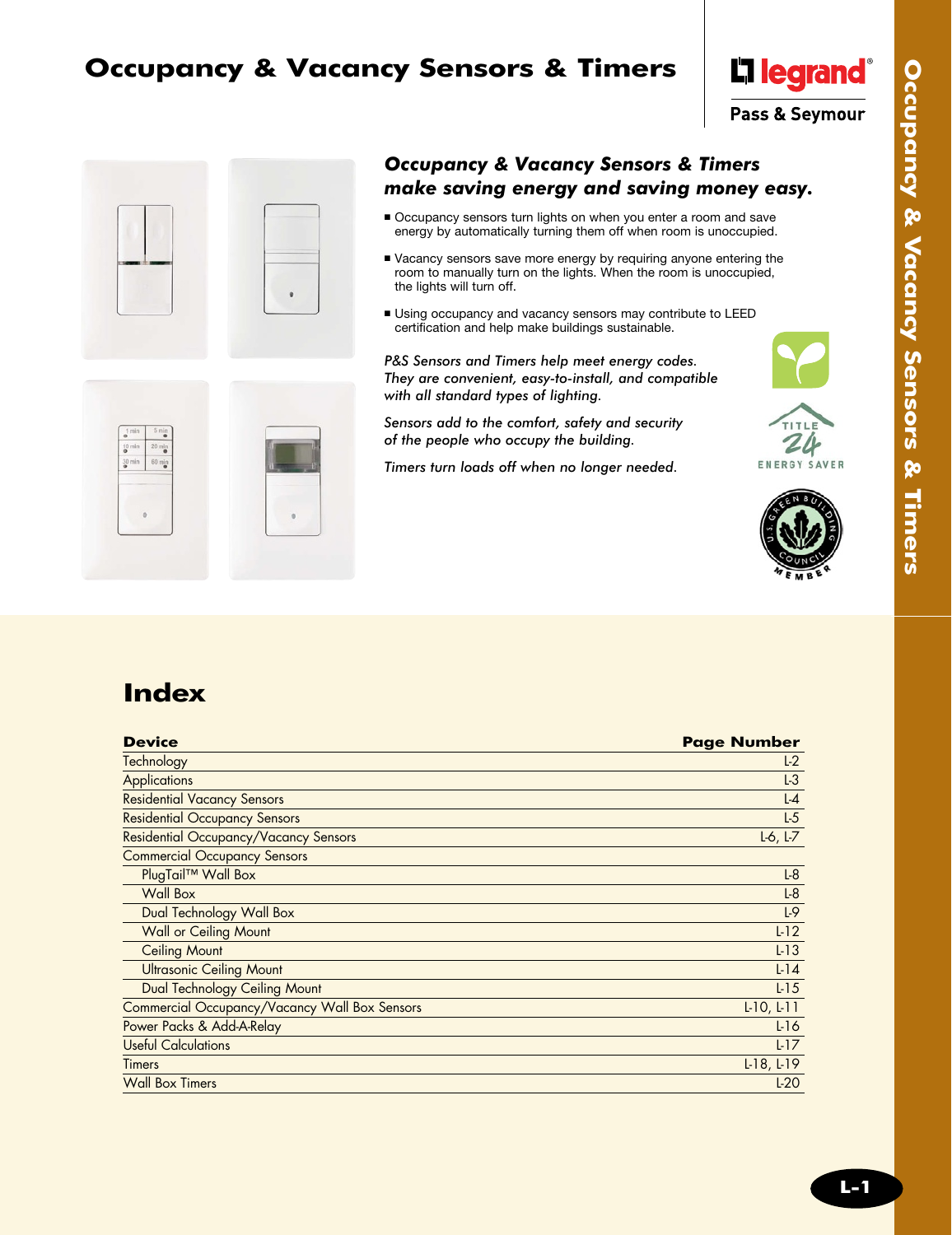

## **Occupancy & Vacancy Sensors & Timers Technology**



### **Passive Infrared Sensors (PIR)**

Using a patented fresnel lens which minimizes optical aberrations, each Legrand/Pass & Seymour PIR sensor breaks its coverage area into zones. Upon detecting an infrared energy change within a zone, one of the elements in the dual-element pyroelectric sensing device of an occupancy sensor generates a positive pulse. Within milliseconds, the other element produces a negative pulse and the lights are turned on. Vacancy sensors turn lights off when the room is vacant for a period of time, or when there is no infrared energy detected within a zone.

Passive infrared sensors are unable to detect occupancy around barriers, and are more effective when sensing movement across their field of sight rather than towards or away from it.

#### **All Legrand/Pass & Seymour PIR occupancy sensors feature:**

- Patented fresnel lenses with multi-segment design
- <sup>n</sup> Dual-element pyroelectric sensors
- **ELow-profile design**
- **Daylight filter systems**
- <sup>n</sup> Adjustable settings for time and sensitivity
- <sup>n</sup> Custom Detection Signature Analysis for high immunity to RFI and EMI, and reliability
- Self-adaptive technology is available on some models

#### **Ultrasonic Sensors**

Ultrasonic sensors use a multi-directional transmitter/receiver system to broadcast ultrasonic sound waves generated by a quartz crystal oscillator, and then measure the amount of time it takes the waves to return. Movement within the area results in the sound waves returning to the sensor at a slower or faster rate, and thus occupancy is detected.

Ultrasonic sensors broadcast in three dimensions, and are therefore able to detect smaller movements than PIR sensors. Proper placement of the sensors is essential as sound waves can escape through open doorways, resulting in false triggering.

While Legrand/Pass & Seymour ultrasonic sensors use special circuitry to filter out air-flow movement caused by HVAC equipment or fans, sensors should be kept away from breezy areas. Also, heavy carpeting and other sound-absorbing materials used in the construction of a room will reduce coverage.

#### **Legrand/Pass & Seymour ultrasonic occupancy sensor features:**

- <sup>n</sup> Temperature- and humidity-resistant tuned receivers
- Signal Processing Circuitry
- <sup>n</sup> Solid-state, crystal-controlled transmitter
- <sup>n</sup> Adjustable controls for time and sensitivity

#### **Dual Technology**

Dual Technology sensors combine PIR and Ultrasonic sensing in one device. This minimizes false ONs and nuisance OFFs. Sensitivity adjustments and user selectable operational characteristics make dual technology sensors the most versatile, even in the most difficult installations.

Use dual technology sensors for the most demanding sensor applications. Odd shaped rooms, lots of partitions, and changing floor plans can be handled best by dual technology sensors.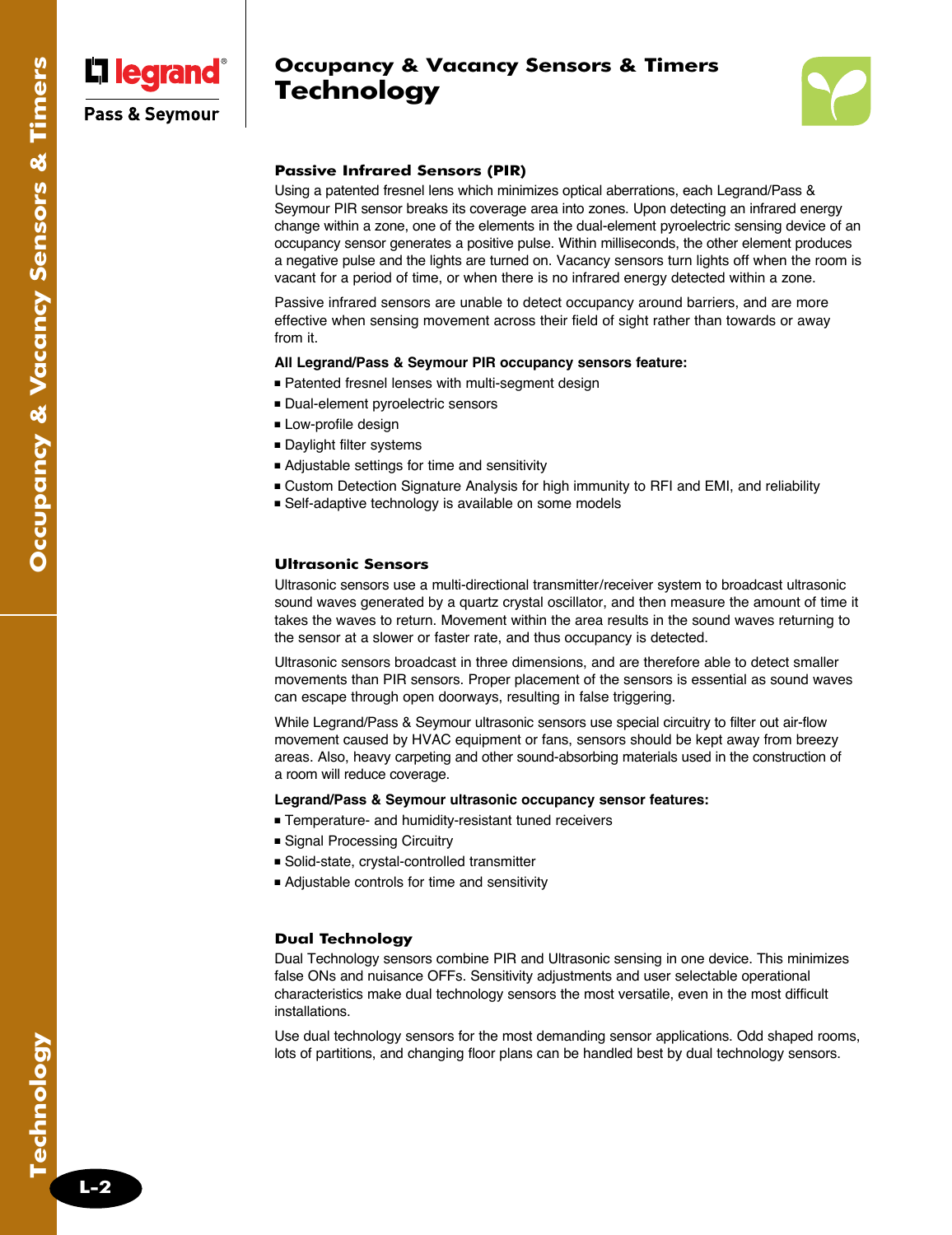

## **Occupancy & Vacancy Sensors & Timers Applications**



Pass & Seymour

| <b>P&amp;S Model</b>                                                         | Catalog<br>Page #                                      | <b>Best Suited For:</b>                                                                                                                                                                                                                                                                                                                                                     |  |  |  |
|------------------------------------------------------------------------------|--------------------------------------------------------|-----------------------------------------------------------------------------------------------------------------------------------------------------------------------------------------------------------------------------------------------------------------------------------------------------------------------------------------------------------------------------|--|--|--|
| <b>Residential Occupancy Sensors</b>                                         |                                                        |                                                                                                                                                                                                                                                                                                                                                                             |  |  |  |
| <b>RW500U</b><br><b>RWU600U</b>                                              | $L-5$<br>$L-5$                                         | Storage rooms, walk-in closets, pantries, garage where no neutral is available<br>Storage rooms, walk-in closets, pantries, garage where a neutral is available                                                                                                                                                                                                             |  |  |  |
| <b>Residential Vacancy Sensors (T24 Compliant)</b>                           |                                                        |                                                                                                                                                                                                                                                                                                                                                                             |  |  |  |
| <b>RW500B</b><br><b>RWU600B</b><br>RW600BTC                                  | $L - 4$<br>$L - 4$<br>$L - 4$                          | Bedrooms, basements bathrooms, laundry rooms, where no neutral is available<br>Bedrooms, basements bathrooms, laundry rooms, where a neutral is available<br>Bedrooms, basements bathrooms, laundry rooms, where no neutral is available                                                                                                                                    |  |  |  |
| 3-Way Residential Occupancy/Vacancy Sensor                                   |                                                        |                                                                                                                                                                                                                                                                                                                                                                             |  |  |  |
| <b>RW3U600</b><br><b>RW3U603</b>                                             | L-6<br>$L-6$                                           | Any room/hall with multiple entrances - allows manual ON/OFF control from both<br>locations. Can be switched between occupancy and vacancy.<br>T24 Compliant. Any room/hall with multiple entrances - allows manual ON/OFF control<br>from both locations. Can be switched between occupancy and vacancy.                                                                   |  |  |  |
| Residential Occupancy/Vacancy Sensor with Dimmer                             |                                                        |                                                                                                                                                                                                                                                                                                                                                                             |  |  |  |
| <b>RWDU500</b>                                                               | $L-7$                                                  |                                                                                                                                                                                                                                                                                                                                                                             |  |  |  |
| <b>Commercial Passive Infrared (PIR) Wall Box Sensors</b>                    |                                                        | Any room where adjustable light level is desired                                                                                                                                                                                                                                                                                                                            |  |  |  |
|                                                                              |                                                        |                                                                                                                                                                                                                                                                                                                                                                             |  |  |  |
| PTWSP250<br><b>WSP250</b><br><b>OS300S</b><br><b>OSR300S</b>                 | $L-8$<br>$L-8$<br>L10<br>$L-11$                        | Small offices, closets, utility rooms with no partitions or obstructions<br>Small offices, closets, utility rooms with no partitions or obstructions<br>Small offices, closets, small conference rooms with no partitions or obstructions<br>Small rooms with two individually-controlled loads or bi-level lighting with<br>no partitions or obstructions                  |  |  |  |
|                                                                              |                                                        | <b>Commercial Passive Infrared (PIR) and Ultrasonic Wall Sensors</b>                                                                                                                                                                                                                                                                                                        |  |  |  |
| <b>WDT100</b><br><b>WDT200</b>                                               | $L-9$<br>$L-9$                                         | Small offices, executive suites, conference rooms, break rooms.                                                                                                                                                                                                                                                                                                             |  |  |  |
| <b>Commercial Passive Infrared (PIR) Ceiling Sensors</b>                     |                                                        |                                                                                                                                                                                                                                                                                                                                                                             |  |  |  |
| <b>CS500</b><br><b>CS1200</b>                                                | $L-13$<br>$L-13$                                       | Open offices, lunch, utility, storage, and computer rooms with no partitions or obstructions<br>Larger rooms, up to 1200 sq. ft., with open floor plans, no partitions or obstructions                                                                                                                                                                                      |  |  |  |
|                                                                              |                                                        | <b>Commercial Passive Infrared (PIR) Wall or Ceiling Mount Sensors</b>                                                                                                                                                                                                                                                                                                      |  |  |  |
| <b>HS1001</b><br>WA1001                                                      | $L-12$<br>$L-12$                                       | Hallways, or aisles<br>Entrances, vestibules, classrooms, for wide-angle applications                                                                                                                                                                                                                                                                                       |  |  |  |
| <b>Commercial Ultrasonic Ceiling Mount Sensors</b>                           |                                                        |                                                                                                                                                                                                                                                                                                                                                                             |  |  |  |
| <b>CSU600</b><br><b>CSU1100</b><br><b>CSU2200</b>                            | $L-14$<br>$L-14$<br>$L-14$                             | Offices, computer, meeting, copy, and restrooms<br>Offices, lunch, break and classrooms, restrooms, and conference rooms<br>Offices, lunch, break and classrooms, restrooms, conference rooms, halls, storage areas                                                                                                                                                         |  |  |  |
| <b>Commercial Dual Technology Sensors</b>                                    |                                                        |                                                                                                                                                                                                                                                                                                                                                                             |  |  |  |
| <b>CSD1000</b>                                                               | $L-15$                                                 | Meeting, conference and classrooms, restrooms, dressing rooms, libraries,<br>interview rooms, testing areas, lunch and break rooms                                                                                                                                                                                                                                          |  |  |  |
| <b>Timers</b>                                                                |                                                        |                                                                                                                                                                                                                                                                                                                                                                             |  |  |  |
| RT1<br><b>RT12</b><br><b>RT24</b><br>97015, 30, 60<br>97115, 30, 60<br>97352 | L-18<br>$L-19$<br>$L-19$<br>$L-20$<br>$L-20$<br>$L-20$ | Closets, bathroom fans, exhaust fans, heat lamps, bedrooms<br>Garages, basements, laundry rooms, fans, motors, landscape lights<br>Exterior lights, landscape lighting, security lighting, holiday lighting<br>Bathroom fans, heat lamps, guest rooms<br>Bathroom fans, heat lamps, guest rooms where a hold function is desired<br>Dual control for bathroom light and fan |  |  |  |